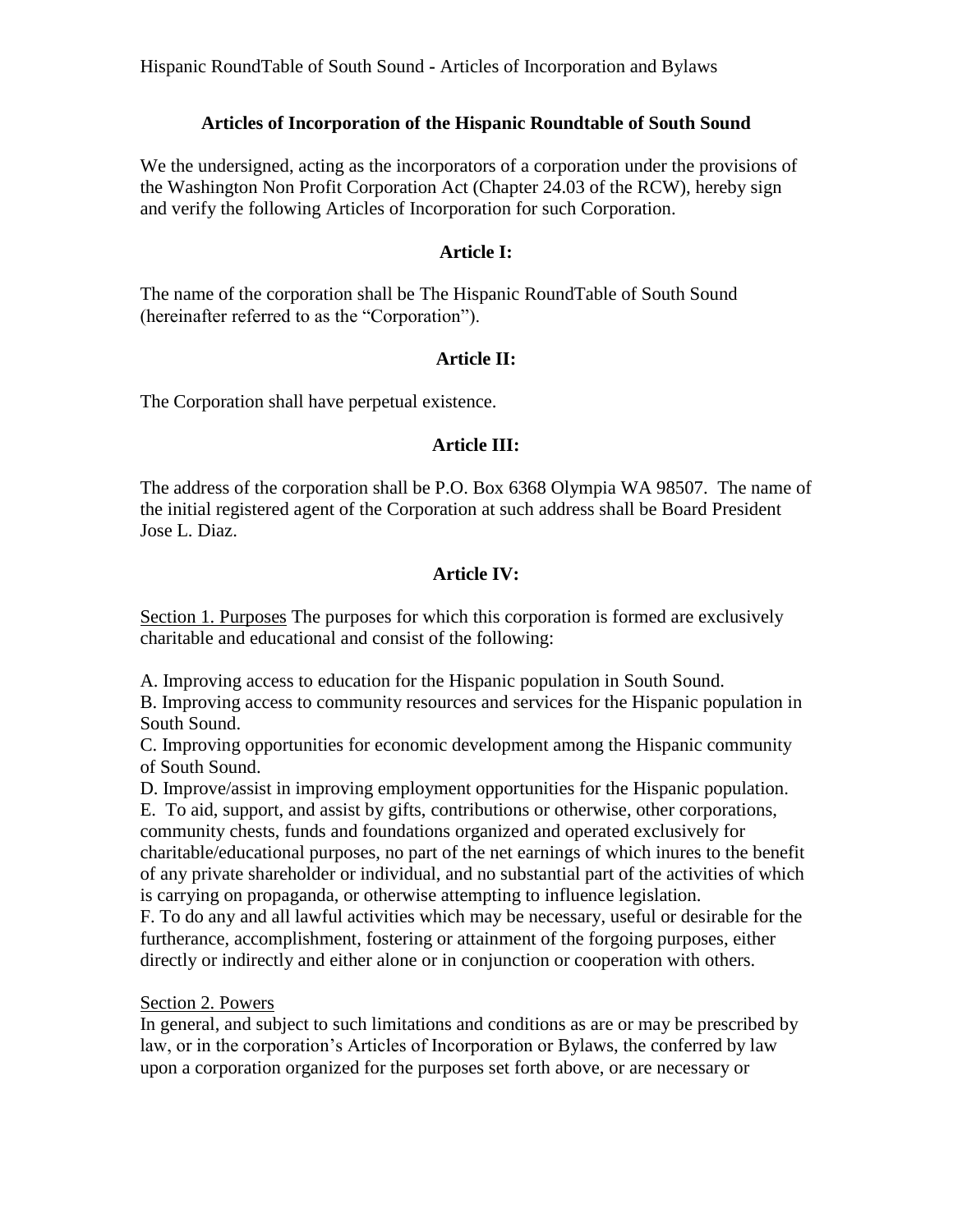incidental to the powers so conferred, or are conducive to the attainment of the Corporation's purposes.

### **Article V: Limitations**

All of the purposes and powers of the Corporation shall be exercised exclusively for charitable, scientific and educational purposes in such manner that the Corporation shall qualify as an exempt organization under Section  $501(c)(3)$  of the Internal Revenue Code of 1986 or the corresponding provision of any future United States Internal Revenue law. Contributions to the Corporation shall be deductible under Section 170  $(c)(2)$  of the Internal Revenue code of 1986 or the corresponding provision of any future United States Internal Revenue law.

No substantial part of the activities of the Corporation shall be the carrying on of propaganda, or otherwise attempting to influence legislation, except as otherwise permitted to an organization described in Section 501(c)(3) of the internal Revenue Code of 1986 or the corresponding provision of any future United States Revenue Law. The Corporation shall not participate in, or intervene in (including publishing or distribution of any statements) any political campaign of behalf of (or in opposition to) any candidate for public office.

Notwithstanding any other provisions of these Articles, the Corporation shall not carry on any activities not permitted to be carried on:

- (a) by a corporation exempt from federal and state income taxes under Section 501(c)(3) of the Internal Revenue Code of 1986 or the corresponding provision of any future United States Revenue Law, or
- (b) by a corporation, contributions to which are deductible under Section  $170(c)(2)$  of the Internal Revenue Code of 1986 or the corresponding provision of any future United States Revenue Law.

No part of the net earnings of the Corporation shall inure to the benefit of, or be distributable to its members, directors, officers, or other private persons, except that the organization is authorized or empowered to pay reasonable compensation of services rendered and to make payments and distributions in furtherance of its purposes.

Upon the dissolution of the Corporation, the assets of the Corporation remaining after payment of, or provision for payment of, all debts and liabilities of the Corporation, shall be distributed to an organization or organizations recognized as exempt under Section  $501(c)(3)$  of the Internal Revenue Code of 1986 or the corresponding provision of any future United States Revenue Law, and used to accomplish the purposes for which this Corporation is organized.

#### **Article VI: Members**

Qualifications, application, voting and other rights and privileges of members shall be set forth in the Bylaws.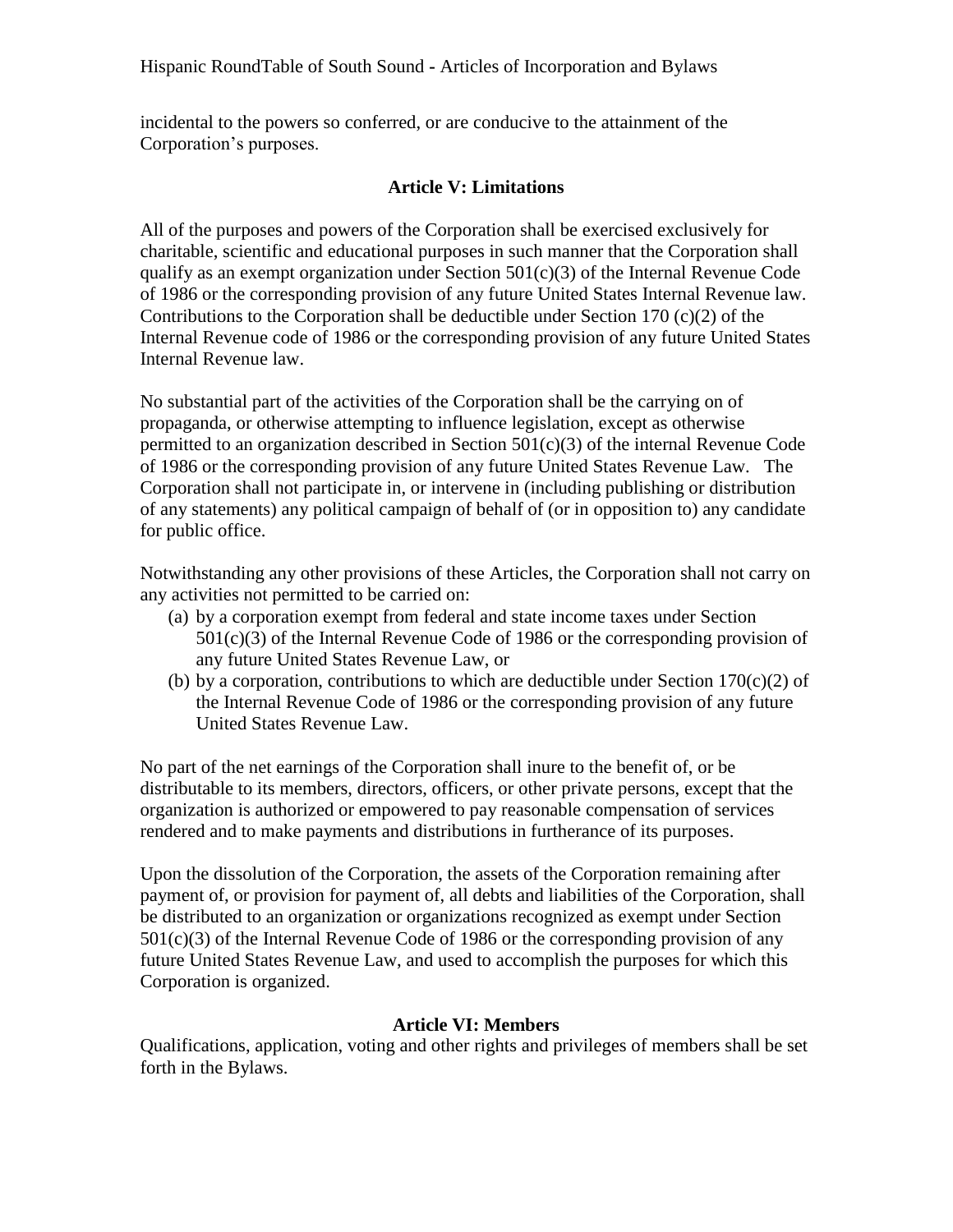### **Article VII: Directors**

The number of Board Members contributing to the initial Board of Directors of the Corporation shall be 9 directors. The names and addresses of the [persons who are to serve as the initial Board Members] of the Corporation are as follows:

Jose L. Diaz, Olympia, WA Selina Gomez-Beloz, Rochester, WA Sara Peté, Olympia, WA Bill Fishburn, Lacey, WA Ivan Rodriguez, Lacey, WA Paul Gallegos, Olympia, WA Theresa Kimball, Lacey, WA Eileen Yoshina, Olympia, WA Katherine Baros Friedt, Olympia, WA Alejandro Rugarcia, Olympia, WA Emilio Vela, Jr., Olympia, WA

The powers and duties, number, qualifications, terms of office, manner of election, time and criteria for removal of directors shall be as set forth in the Bylaws of the Corporation.

#### **Article VIII: Director Liability Limitations**

A Board member shall have no liability to the Corporation for monetary damages for conduct as a director, except for acts or omissions that involve intentional misconduct by the director, for any transaction from which the director will personally receive a benefit in money, property or services to which the director is not legally entitled. If the Washington Nonprofit Corporation Act is further amended to authorize corporate action further eliminating or limiting the personal liability of directors, then the liability of a director shall be eliminate or limited to the full extent permitted by the Washington Nonprofit Corporation Act, as so amended. Repeal or modification of this Article shall not be retroactive.

Board Members of the Corporations shall not be personally liable to the Corporation or its members, if any, for monetary damages for conduct as a director, except for acts or omissions that involve intentional misconduct by a Board Member or a knowing violation of the law by a Board Member, where the Board Member votes or assents to a distributions which is unlawful or violates the requirements of these articles of incorporation, or for any transaction from which the director will personally receive a benefit in money, property, or services to which the director is not legally entitled.

# **Article IX: Indemnification**

All those who serve or have served on the Board of Directors shall be indemnified by the Corporation against expenses actually and necessarily incurred in connection with the defense of any action, suit or proceedings to which Officers have been made parties by reason of their being or having been an Officer of the Corporation, except in relation to matters in which they are found to have acted illegally or outside he scope of their duties,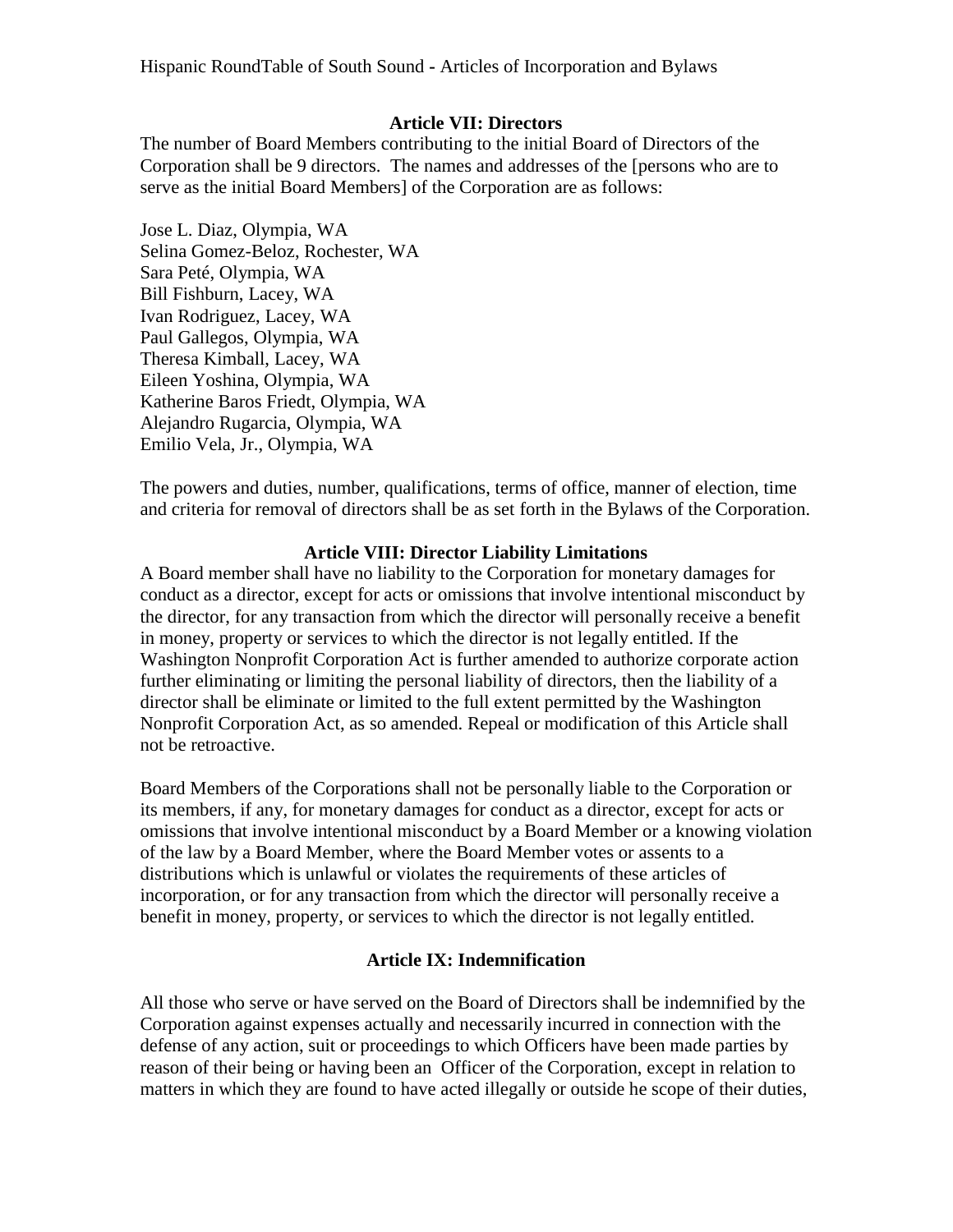or where they are adjudged to have been personally liable for gross negligence or misconduct in the performance of their duties.

#### **Article X: Bylaws**

By laws of the Corporation may be adopted by the Board of Directors at any regular meeting or any special meeting called for that purpose, so long as they are not inconsistent with provisions of these Articles. The authority to make, alter, amend or repeal bylaws is vested in the board of directors and may be exercise at any regular or special meeting of the board of directors.

## **Article XI: Incorporators**

The name and address of the incorporators of the Corporation are as follows:

| <b>NAME</b>               | <b>ADDRESS</b> |
|---------------------------|----------------|
| JOSE L. DIAZ              | OLYMPIA, WA    |
| <b>SELINA GOMEZ-BELOZ</b> | ROCHESTER, WA  |
| SARA PETÉ                 | OLYMPIA, WA    |
| <b>BILL FISHBURN</b>      | LACEY, WA      |
| <b>IVAN RODRIGUEZ</b>     | LACEY, WA      |
| <b>PAUL GALLEGOS</b>      | OLYMPIA, WA    |
| THERESA KIMBALL           | LACEY, WA      |
| EILEEN YOSHINA            | OLYMPIA, WA    |
| KATHERINE BAROS FRIEDT    | OLYMPIA, WA    |
| ALEJANDRO RUGARCIA        | OLYMPIA, WA    |
| EMILIO VELA, JR.          | OLYMPIA, WA    |
|                           |                |

IN WITNESS WHEREOF, the undersigned have signed these Articles of Incorporation this  $\qquad \qquad \text{day of} \qquad \qquad \text{,} \qquad \text{.}$ 

\_\_\_\_\_\_\_\_\_\_\_\_\_\_\_\_\_\_\_\_\_\_\_\_\_ \_\_\_\_\_\_\_\_\_\_\_\_\_\_\_\_\_\_\_\_\_\_\_\_\_\_

\_\_\_\_\_\_\_\_\_\_\_\_\_\_\_\_\_\_\_\_\_\_\_\_\_ \_\_\_\_\_\_\_\_\_\_\_\_\_\_\_\_\_\_\_\_\_\_\_\_\_\_

\_\_\_\_\_\_\_\_\_\_\_\_\_\_\_\_\_\_\_\_\_\_\_\_\_ \_\_\_\_\_\_\_\_\_\_\_\_\_\_\_\_\_\_\_\_\_\_\_\_\_\_

\_\_\_\_\_\_\_\_\_\_\_\_\_\_\_\_\_\_\_\_\_\_\_\_\_ \_\_\_\_\_\_\_\_\_\_\_\_\_\_\_\_\_\_\_\_\_\_\_\_\_\_

(Signature) (Signature)

(Signature) (Signature)

(Signature) (Signature)

(Signature) (Signature)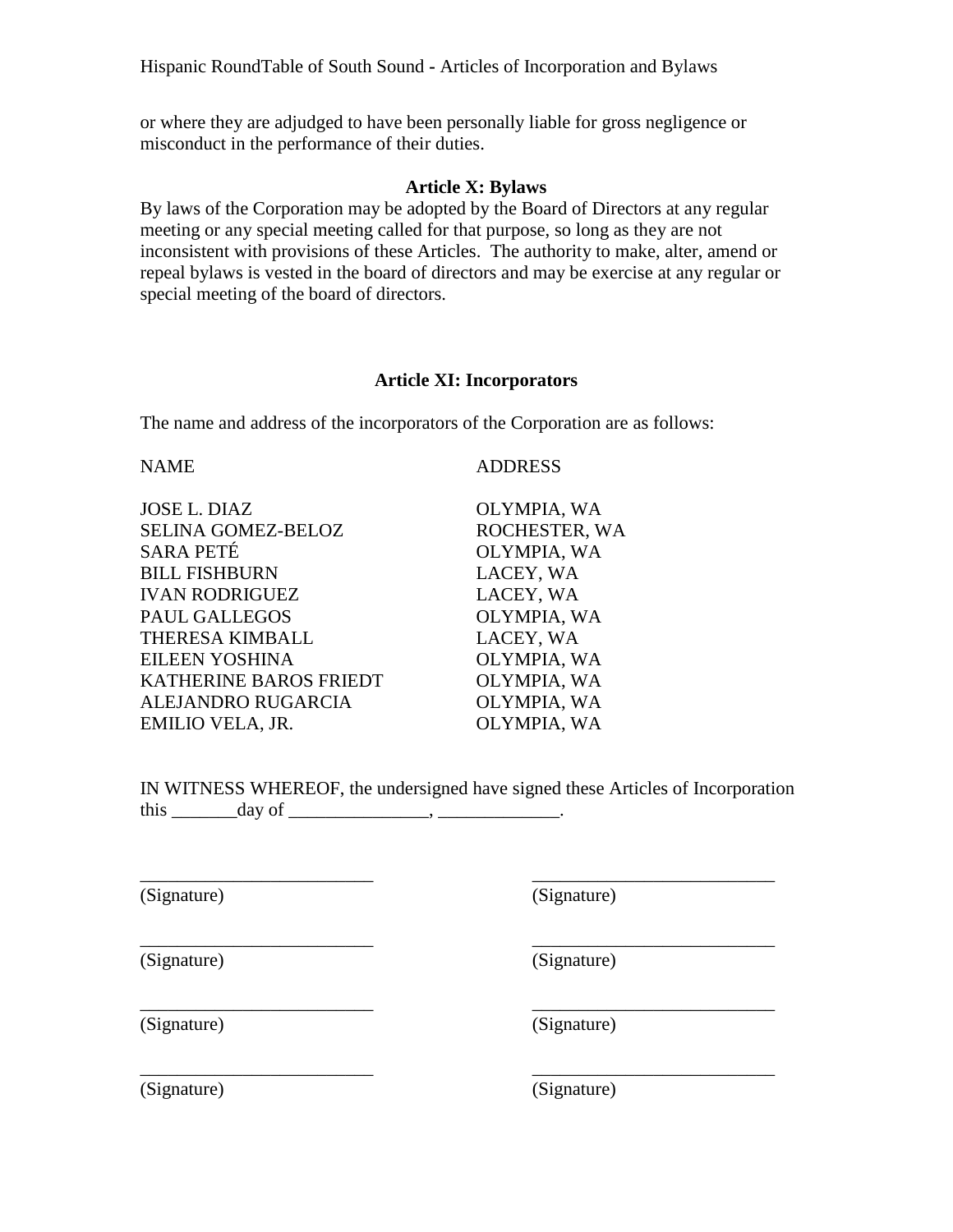\_\_\_\_\_\_\_\_\_\_\_\_\_\_\_\_\_\_\_\_\_\_\_\_\_ \_\_\_\_\_\_\_\_\_\_\_\_\_\_\_\_\_\_\_\_\_\_\_\_\_\_

(Signature) (Signature)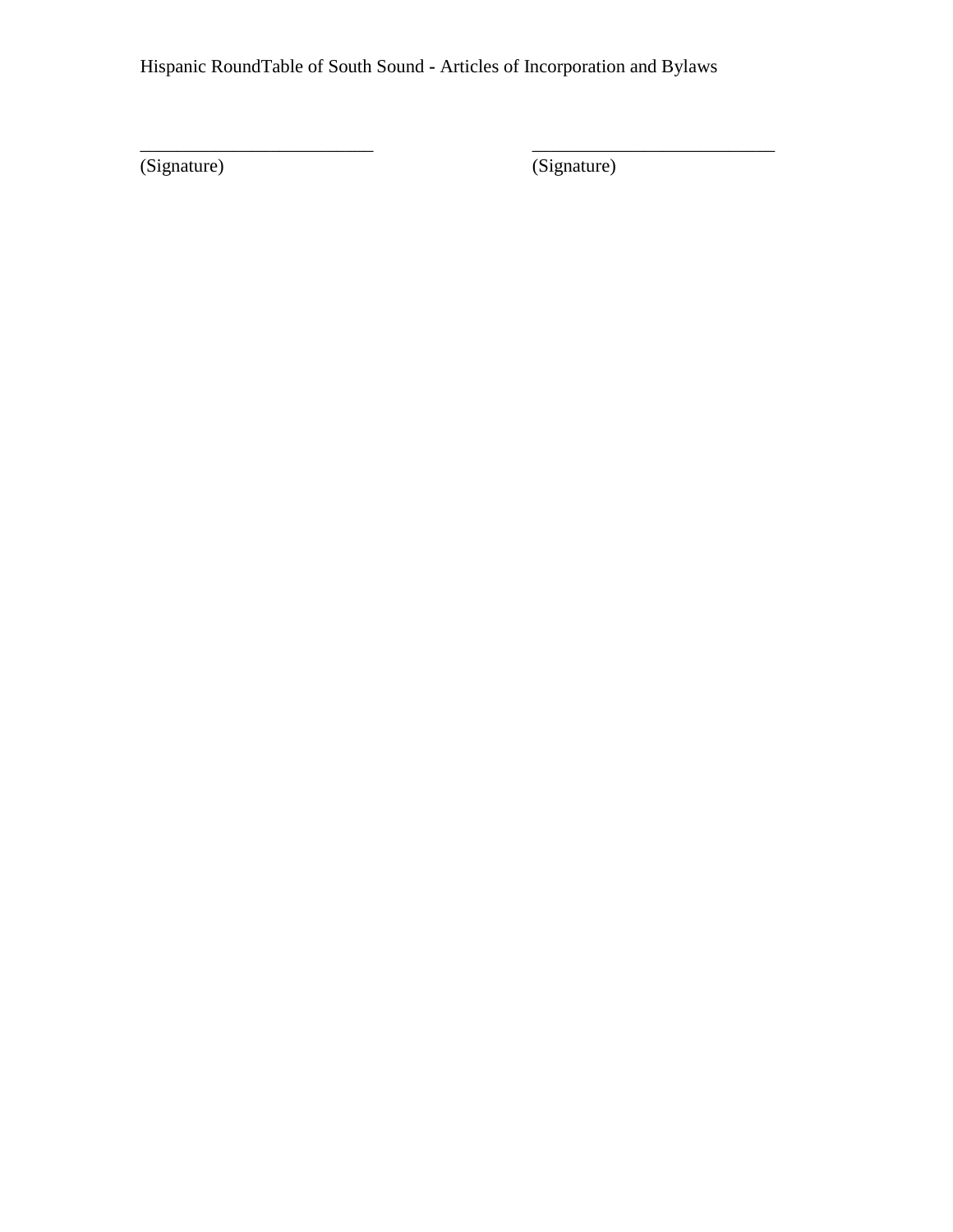# **BYLAWS of The Hispanic Roundtable of South Sound**

# **Article I: OFFICES**

The principal office of the corporation shall be located at its principal place of business or such other place as the Board of Directors ("Board") may designate. The corporation may have other offices within or without the state of Washington, as the board may designate or as the business may require.

# **Article II: MEMBERSHIP**

# **2.1 Classes of Members**

The corporation shall have Board Members and regular members. Additional classes of members, the manner of election or appointment of each class of members, and the qualifications and rights of each class of members may be established by amendment to these Bylaws.

# **2.2 Qualifications for Membership**

In order to qualify for membership, a member shall be limited to the following:

- Any individual who is willing to pay an annual membership fee of \$25.00, or \$500 lifetime membership.
- Any agency, business or institution that is willing to pay an annual membership of \$100.00.
- Continued membership is contingent upon being up-to-date on membership dues.

Members may have such other qualifications as the Board may prescribe by amendment to these Bylaws.

# **2.3 Voting Rights**

2.3.1 All members in good standing are eligible to vote.

2.3.2 Each member is allowed to cast one vote for each position open for election.

# **2.4 Annual Meeting**

There will be an annual meeting in January for the purpose of electing Board Members and transacting such other business as may come before the meeting.

# **2.5 Special Meetings**

The President, or not less than two thirds of the Board Members are entitled to vote at such a meeting and may call special meetings of the members for any purpose.

# **2.6 Place of Meetings**

Meetings will be held at various locations throughout South Sound.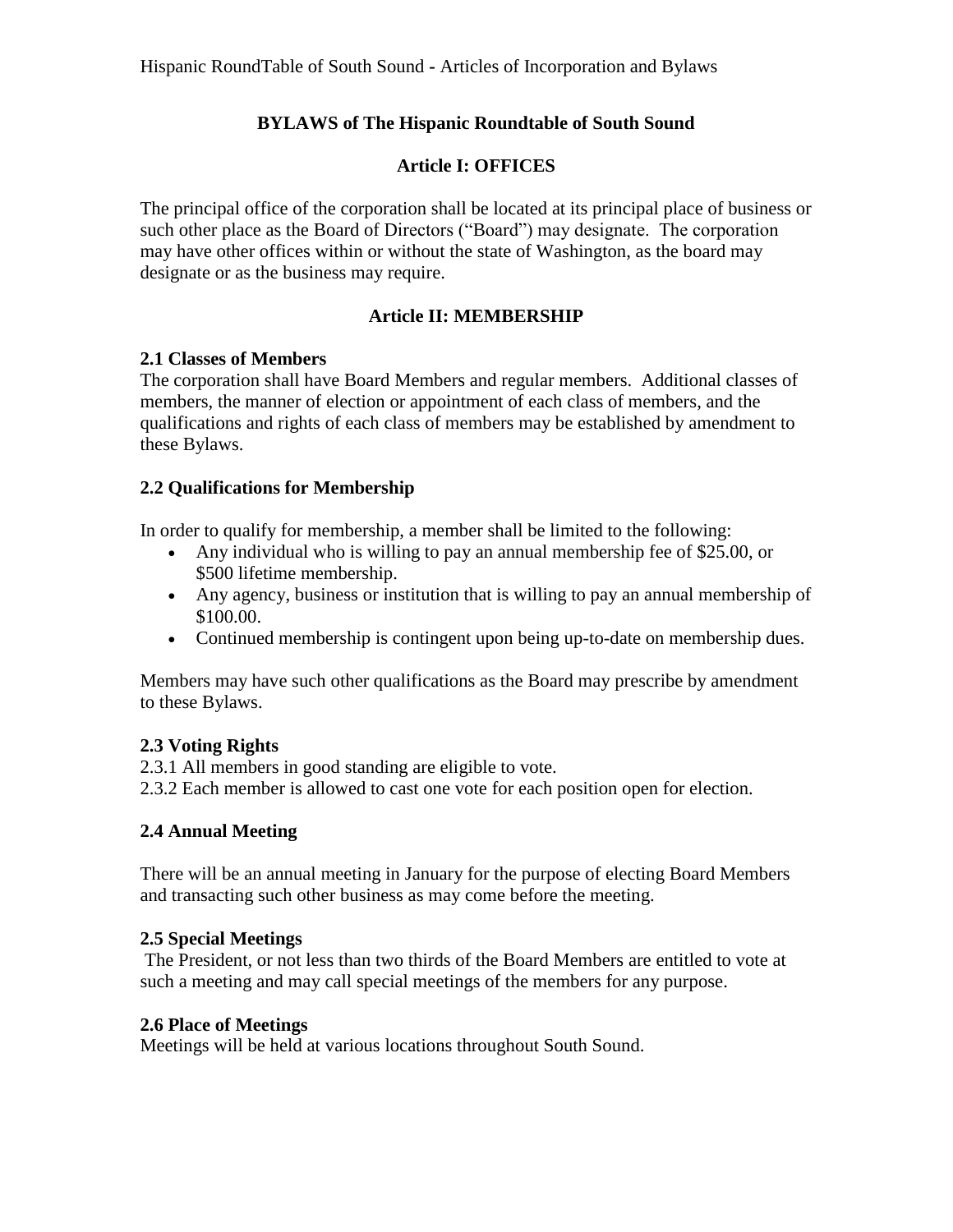# **2.6.1 Definition of South Sound**

*See definitions – Article VIII*

## **2.7 Notice of Meetings**

A minimum of ten (10) and a maximum of 50 days notice will be given for meetings. Email or phone contacts are also means of communicating about meetings that may be used.

#### **2.8: Waiver of Notice**

There will be no waiver of notice. Ten (10) day minimum notice must be provided for all meetings.

## **2.9 Quorum**

51% of board members will constitute a quorum.

#### **2.10 Manner of Acting**

The vote of a majority of the votes entitled to be cast by the members represented in person (or by proxy) at a meeting at which a quorum is present shall be necessary for the adoption of any matter voted upon by the members, unless a greater proportion is required by applicable Washington law, the Articles of incorporation or these Bylaws.

#### **2.11 Proxies**

A member may vote by proxy executed in writing or by email. Such proxy shall be filed with the Secretary of the corporation before or at the time of the meeting. A proxy shall become invalid eleven months after the date of its execution unless otherwise provided in the proxy. The issue to be voted on will be posted on the website prior to meeting. A proxy with respect to a specific meeting shall entitle the holder thereof to vote at any reconvened meeting following adjournment of such meeting but shall not be valid after final adjournment thereof.

#### **2.12 – Action by Members without a Meeting**

There shall be no action by members without a meeting.

#### **2.13 –Methods of Meeting**

There shall be meetings allowed in person, via conference calls, and electronically.

#### **ARTICLE III: BOARD OF DIRECTORS**

#### **3.1 General Powers**

The affairs of the corporation shall be managed by a Board of Directors.

#### **3.2 Number**

The board shall consist of no less than eight (8) members and no more than thirteen (13) members. The number of Board Members may be changed from time to time by amendment to these Bylaws, provided that no decrease in the number shall have the effect of shortening the term of any incumbent Board Member.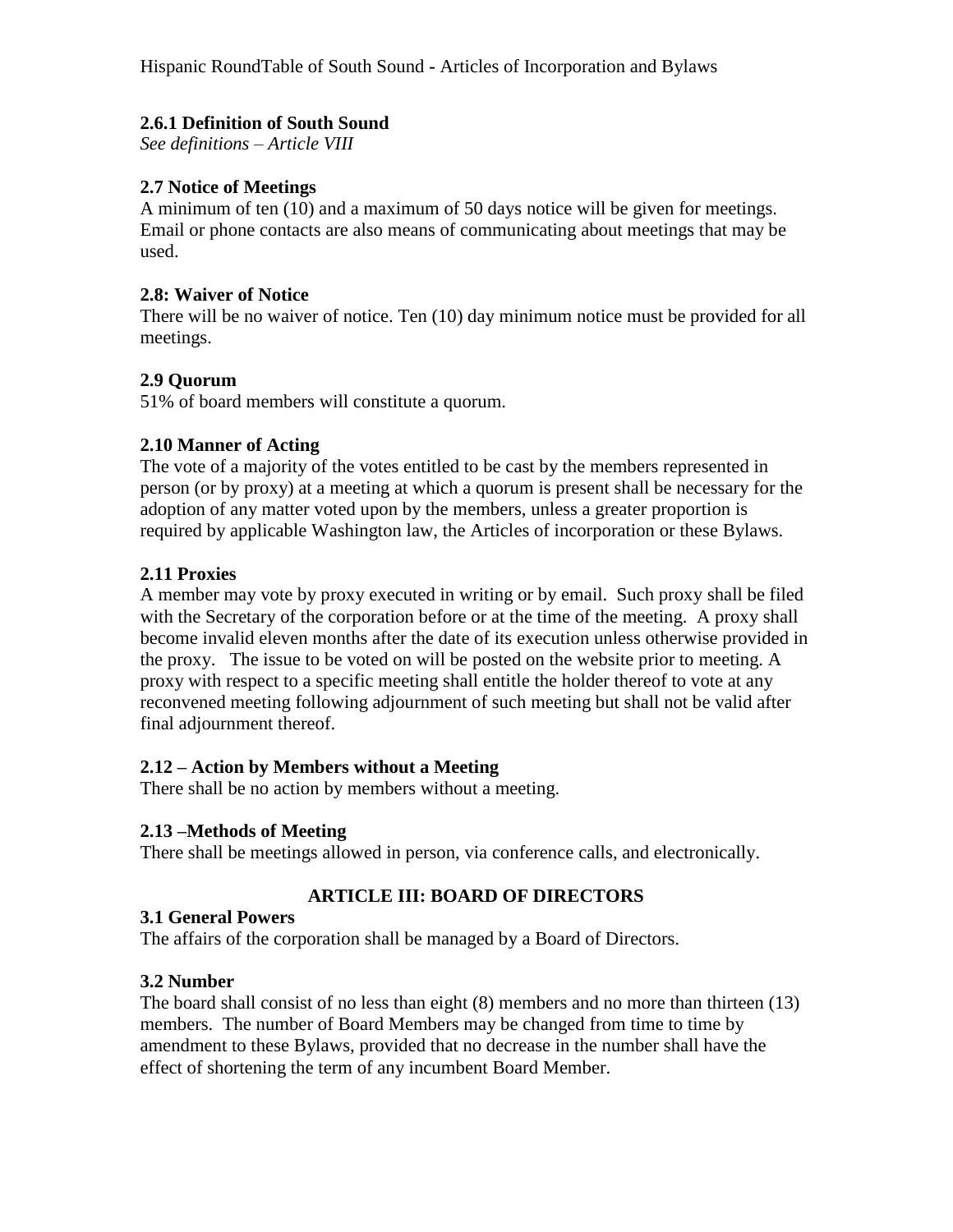# **3.3 Qualifications**

Board Members shall be members of the corporation in good standing. Board Members may have such other qualifications as the Board may prescribe by amendment to these Bylaws.

# **3.4 Election of Board Members**

*Election procedures:* A Board Development Committee shall be responsible for nominating a slate of prospective board members representing the association's diverse constituency. In addition, any member can nominate a candidate to the slate of nominees. All members will be eligible to send one representative to vote for each candidate, for eight (8) to thirteen (13) available positions each year.

*Board elections:* New directors and current directors shall be elected or re-elected by the voting representatives of members at the annual meeting. Board Members will be elected by a quorum of members present at the annual meeting. The positions of President and Secretary shall be elected in even-numbered years, and the positions of Vice President and Treasurer shall be elected in odd-numbered years.

# **3.4.1 Initial Board Members**

The initial Board Members named in the Articles of Incorporation shall serve until the first annual meeting of members.

# **3.4.2 Successor Board Members**

Board Members shall be elected every two years as their term expires at the annual January meeting of members. Board Members can serve up to five (5) consecutive two year terms, given they are in good standing through consistent participation and payment of membership dues.

# **3.4.3 Definition of Good Standing**

*See definitions – Article VIII*

# **3.5 Term of Office**

Unless a Board Member dies, resigns or is removed, he or she shall hold office until the next annual meeting of the Board or until his or her successor is elected, whichever is later.

# **3.6 Annual Meeting**

The annual meeting of the Board shall be held without notice immediately following and at the same place as the annual meeting of members for the purposes of electing officers and transacting such business as may properly come before the meeting.

# **3.7 Regular Meetings**

By resolution, the Board may specify the date, time and place for the holding of regular meetings without other notice than such resolution.

# **3.8 Special Meetings**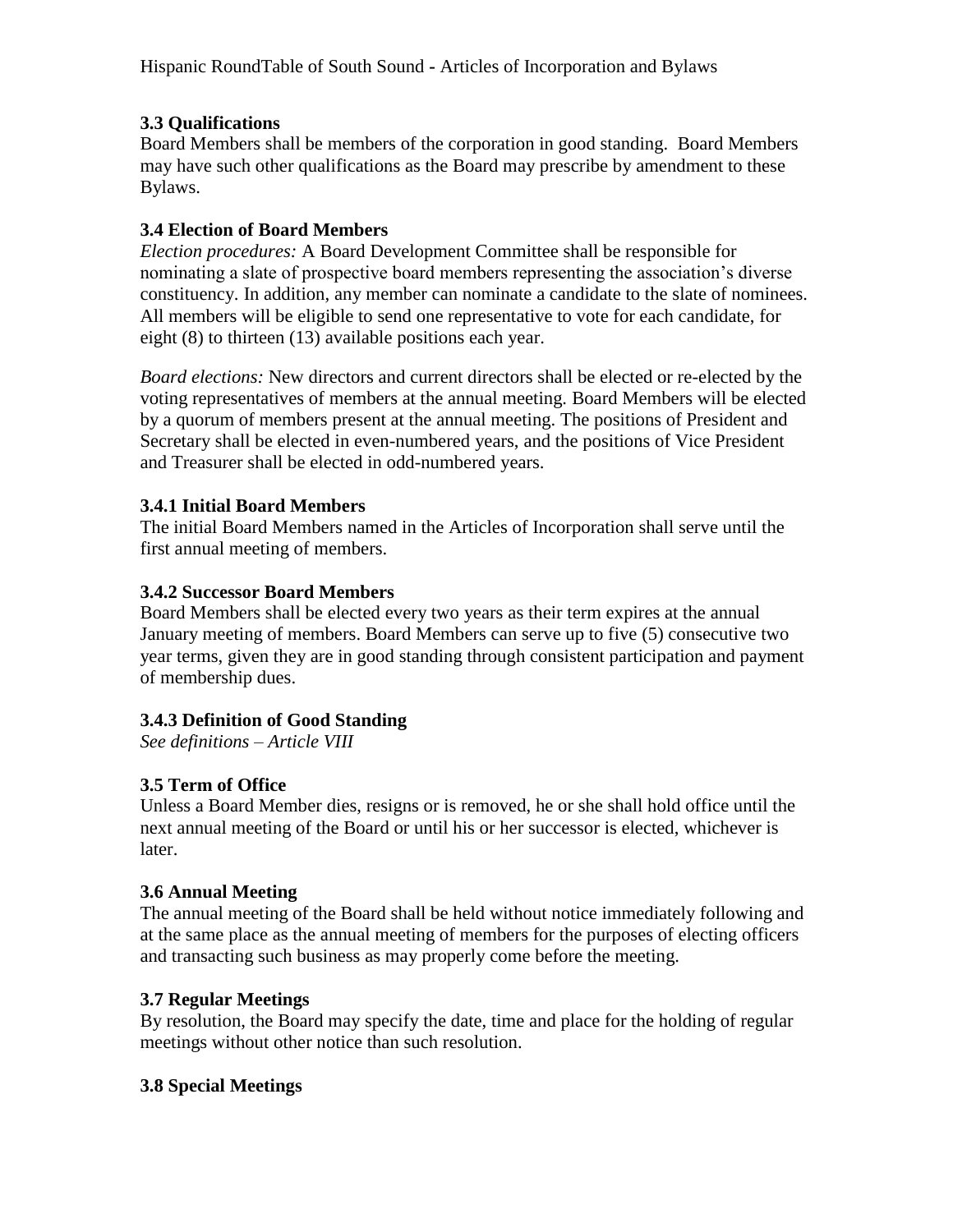Special meetings may be called by the President, the Executive Committee, or a simple majority of Board Members.

## **3.8.1 Definition of Executive Committee of Board Officers**

*See definitions – Article VIII*

## **3.8.2 Definition of Committee Chairs**

*See definitions – Article VIII*

## **3.9 Meetings by Telephone**

Members of the Board or any committee designated by the Board may participate in a meeting of such Board or committee by means of a conference telephone or similar communications equipment as long as all members participating in the meeting can hear each other at the same time. Participation by such means shall constitute presence in person at a meeting.

#### **3.10 Place of Meetings**

All meetings shall be held within South Sound.

## **3.10.1 Definition of South Sound**

*See definitions – Article VIII*

## **3.11 Notice of Special Meetings**

Notice of special Board or committee meetings shall be given to a Board Member in writing or by personal communication with the Board Member not less than ten (10) days before the meeting. Notices in writing may be delivered or mailed to the Board Member at his or her address shown on the records of the corporation. Neither the business to be transacted at, nor the purpose of any special meeting need be specified in the notice of such meeting. If notice is delivered by mail the notice shall be deemed effective when deposited in the official government mail properly addressed with proper postage.

#### **3.12 Waiver of Notice**

There shall be no waiver of notice for meetings.

#### **3.13 Quorum**

51% of Directors Board Members shall constitute a quorum for the transaction of business at any board meeting. If a quorum is not present at a meeting, a majority of the Board Members present may adjourn the meeting from time to time without further notice.

#### **3.14 Manner of Acting**

The act of the majority of the Board Members present at a meeting at which there is a quorum shall be the act of the Board; unless the vote of a greater number is required by these Bylaws, the Articles of Incorporation or applicable Washington law.

#### **3.15 Presumption of Assent**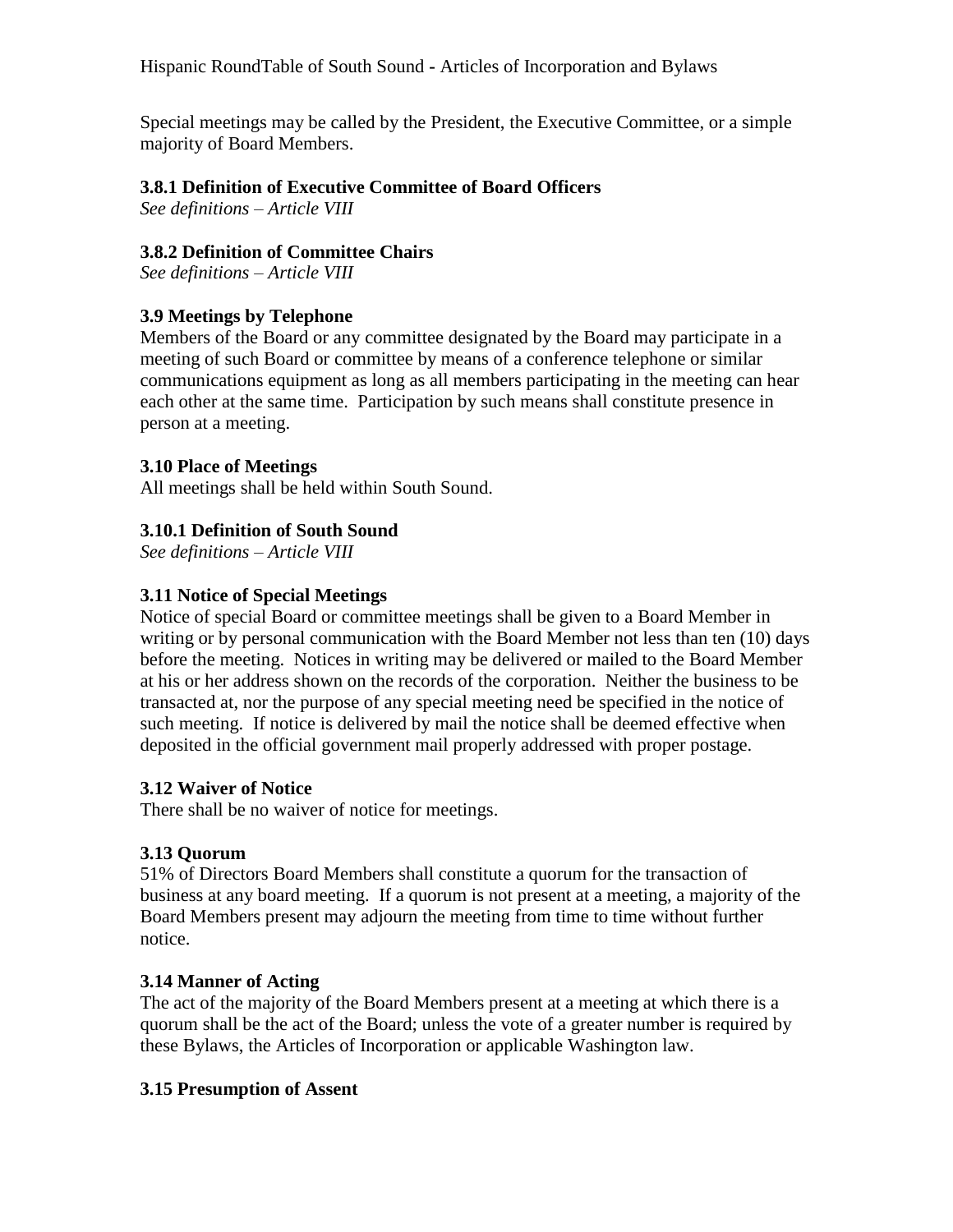A Board Member of the corporation present at a Board meeting at which action on any corporate matter is taken shall be presumed to have assented to the action taken unless his or her dissent or abstention is entered in the minutes of the meeting or unless such Board Member files a written dissent or abstention to such action with the person acting as secretary of the meeting before the adjournment thereof. The dissention or abstention may be sent by registered mail to the Secretary of the corporation after the meeting has adjourned. Such right to dissent or abstain shall not apply or a Board Member who voted in favor of such action.

# **3.16 Action by Board without a Meeting**

Any action which could bee taken at a meeting of the Board may be taken without a meeting if a written consent setting forth the action so taken is signed by each of the Board Members. Any such written consent shall be inserted into the minute's book as if it were the minutes of a meeting.

# **3.17 Resignation**

Any Board Member may resign at any time by delivering written notice to the President or the Secretary at the registered office of the corporation, through electronic mail (email) to the President or the Secretary, or by giving oral or written notice at any meeting of Board Members. Any such resignation shall take effect at the time specified therein, or if the time is not specified upon deliver of the letter and unless otherwise specified therein, the acceptance of such resignation shall not be necessary to make it effective.

# **3.18 Removal**

At a meeting of members called expressly for that purpose, one or more Board Members (including the entire Board (may be removed from office), with or without cause, by twothirds of the votes cast by members then entitled to vote on the election of Board Members represented in person or by proxy at a meeting of members at which a quorum is present.

# **3.19 Vacancies**

A vacancy in the position of Directory may be filled by the affirmative vote of a majority of the remaining Board Members through less than a quorum of the Board. A Board Member who fills a vacancy shall serve for the unexpired term of his or her predecessor in office.

#### **3.20 Board Committees**

Board committees shall follow the same procedural guidelines as the Board.

# **3.21 Compensation**

The Board Members shall receive no compensation for their service as Board Members but may receive reimbursement for expenditures incurred on behalf of the corporation.

# **Article IV: OFFICERS**

# **4.1 Number and Qualifications**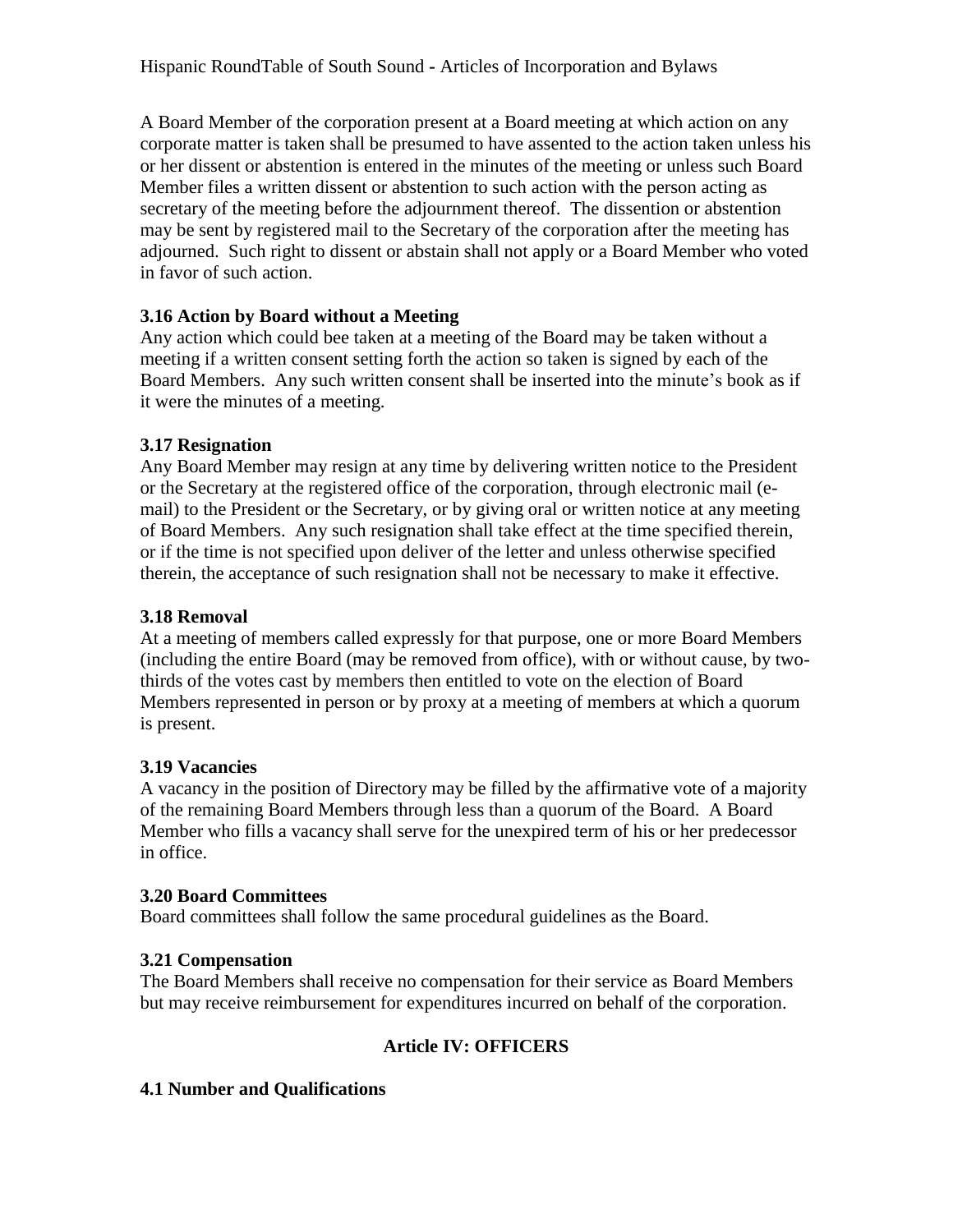The officers of the corporation shall be a President, a Vice President, a Secretary and a Treasurer, each of whom shall be elected by the Board. Other officers or assistant officers may be elected or appointed by the Board. These other officers or assistant officers may hold office for a time period and perform such duties as provided in these Bylaws or by the Board. Any officer may be assigned by the Board any additional title that the board deems appropriate. Any two or more offices may be held by the same person, except the offices of President and Secretary.

# **4.2 Election and Term of Office**

The officers of the corporation shall be elected each year by the Board at the annual meeting of the Board. Unless an officer dies, resigns, or is removed from office, he or she shall hold office until the next annual meeting of the Board or until his or her successor is elected.

## **4.3 Resignation**

Any officer may resign at any time by delivering written notice to the President, Vice President, the Secretary or the Board, or by giving oral or written notice at any meeting of the Board. Any such resignation shall take effect at the time specified therein, or upon delivery thereof. The acceptance of such resignation shall not be necessary to make it effective.

## **4.4 Removal**

Any officer or agent elected or appointed by the Board may be removed from office by the Board whenever in its judgment the best interests of the corporation would be served thereby, but such removal shall be without prejudice to the contract rights if any of the person so removed.

# **4.5 Vacancies**

A vacancy in any office created by the death, resignation, removal, disqualification, creation of a new office or to her cause may be filled by the Board for the unexpired portion of the term or for a new term established by the Board.

# **4.6 President**

It will be the duty of the President to preside at all meetings of the corporation and of the Board, to appoint all committees, to be an ex-officio member of all committees, with the right to debate and to vote, and to interpret all rules of parliamentary procedures. The President will be a voting member of the Board.

The president shall preside at all regular and special business meetings of the corporation or arrange for other members of the Executive Committee to preside at each meeting in the following order: vice president, secretary, treasurer. In conducting meetings of the Association, the President's decision shall be final unless otherwise provided for by this Constitution. The President's decision may be reversed by a two-thirds vote of the membership present at any business meeting of the Association.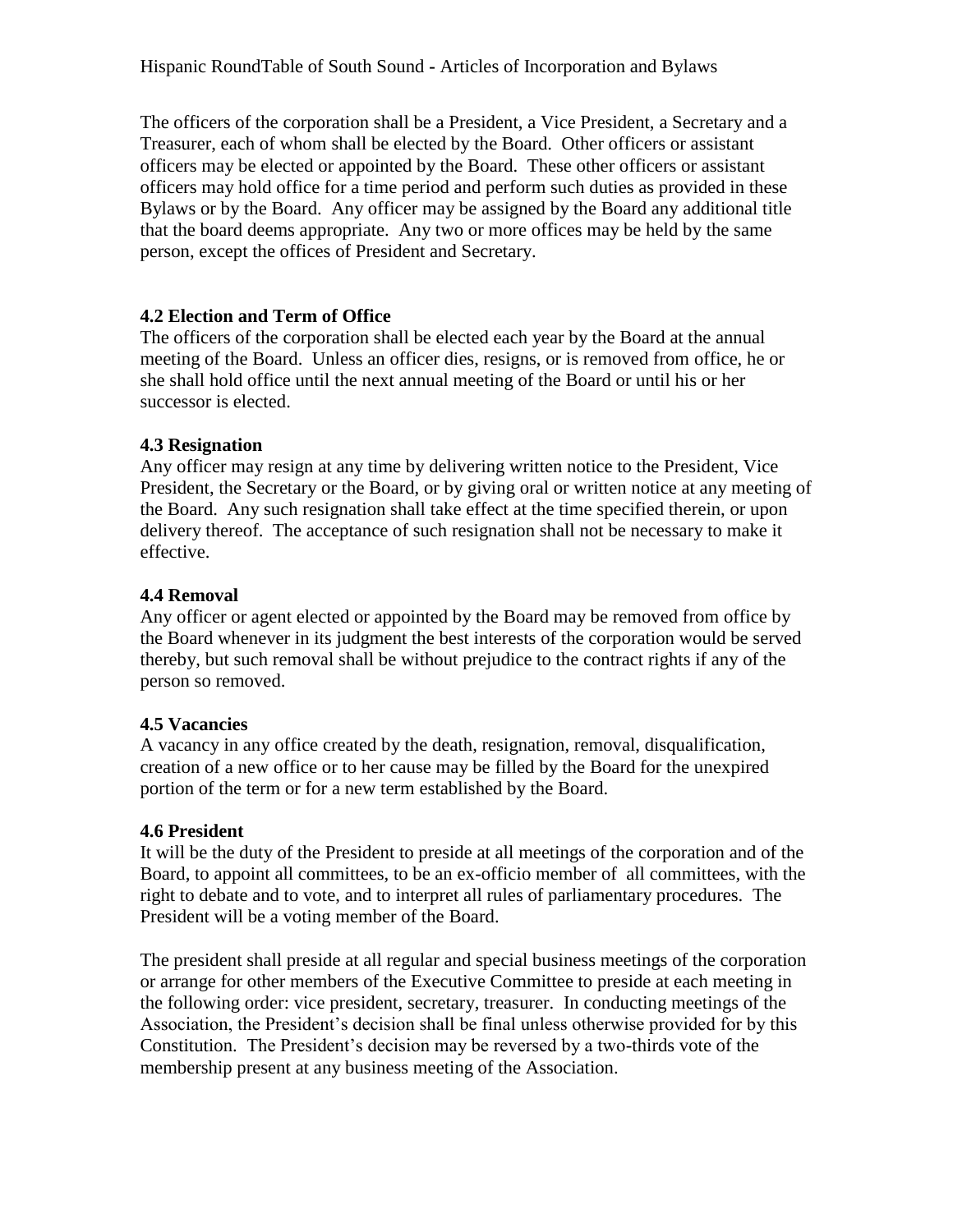The President shall appoint all pro-tem officers in case of absentees. If in the opinion of the President an occasion or circumstance should arise to warrant the calling of a special business meeting of the Executive Board, the President shall have the authority to call such a meeting and shall notify the board members of the date, time, and place of such meeting and purpose of the meeting.

The President shall be Chairman of the Executive Board.

The president shall appoint the members of all Committees not otherwise provided for.

The President shall be a member of all Committees.

## **4.7 Vice President**

The Vice-President shall perform all duties for the good of the organization required by the President and shall chair committees on special subjects as designated by the board.

## **4.8 Secretary**

The Secretary shall serve as Secretary to the Executive Board and perform such other duties as directed by the President. The Secretary shall be responsible to maintain a record of all corporation correspondence and membership directories and serve as chapter historian.

### **4.9 Treasurer**

The Treasurer shall collect all dues, make timely deposits of chapter funds and make an accounting of all funds annually. The Treasurer shall have the authority to disburse such monies as required in keeping with policies established by the Executive Board and debts incurred by corporation business.

The Treasurer shall make a report at each board meeting. The treasurer shall chair the finance committee, assist in the preparation of the budget, help develop fundraising plans, and make financial information available to board members and the public.

The Treasurer shall maintain records to support income and disbursements for not less than 7 years. Corporation financial records shall be available for inspection by any chapter member upon notification to the Treasurer.

#### **4.10 Salaries**

The salaries of the officers and agents shall be as fixed from time to time by the Board or by any person or persons to whom the Board has delegated such authority. No officer shall be prevented from receiving a salary by reason of the fact that he or she is a Director of the corporation.

# **Article V: COMMITTEES**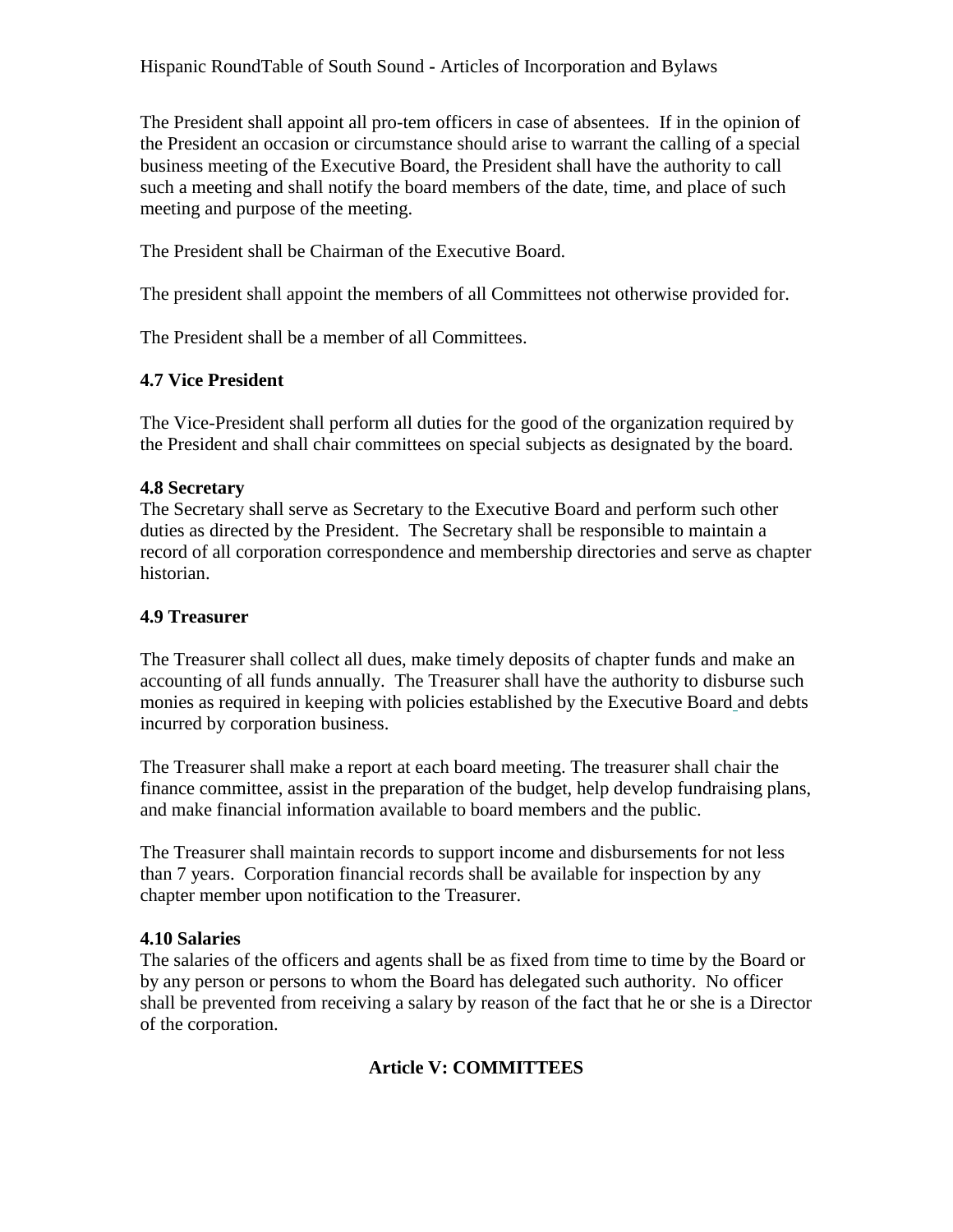**5.1 Committee formation:** The board may create committees as needed, such as fundraising, web, youth education, mentoring, public relations, data collection, etc. The President appoints all committee chairs.

**5.2 Executive Committee:** The four officers serve as the members of the Executive Committee. Except for the power to amend the Articles of Incorporation and bylaws, the Executive Committee shall have all the powers and authority of the board of directors in the intervals between meetings of the board of directors, and is subject to the direction and control of the full board.

**5.3: Finance Committee:** The treasurer is the chair of the Finance Committee, which includes three other board members. The Finance Committee is responsible for developing and reviewing fiscal procedures, fundraising plans, and the annual budget with staff and other board members. The board must approve the budget and all expenditures must be within budget. Any major change in the budget must be approved by the board or the Executive Committee. The fiscal year shall be the calendar year. Annual reports are required to be submitted to the board showing income, expenditures, and pending income. The financial records of the organization are public information and shall be made available to the membership, board members, and the public.

# **Article VI: ADMINISTRATIVE PROVISIONS**

# **6.1 Books and Records**

The corporation shall keep at its principal or registered office copies of its current Articles of Incorporation and Bylaws; correct and adequate records of accounts and finances; minutes of the proceedings of its members and Board, and any minutes of which may be maintained by committees of the Board; records of the name and address and class, if applicable of each member and Board Member, and of the name and post office address of each officer; and such other records as may be necessary of advisable. All books and records of the corporation shall be open at any reasonable time to inspection by any member of three months standing or a representative of more than five percent of the membership.

# **6.2 Accounting Year**

The accounting year of the corporation shall be the twelve months ending January.

# **6.3 Rules of Procedure**

The rules of procedure at meetings of the Board and committees of the Board shall be rules contained in Roberts' Rules of Order on Parliamentary Procedure, newly revised, so far as applicable and when not inconsistent with these Bylaws, the Articles of Incorporation or any resolution of the Board.

# **Article VII: AMENDMENTS**